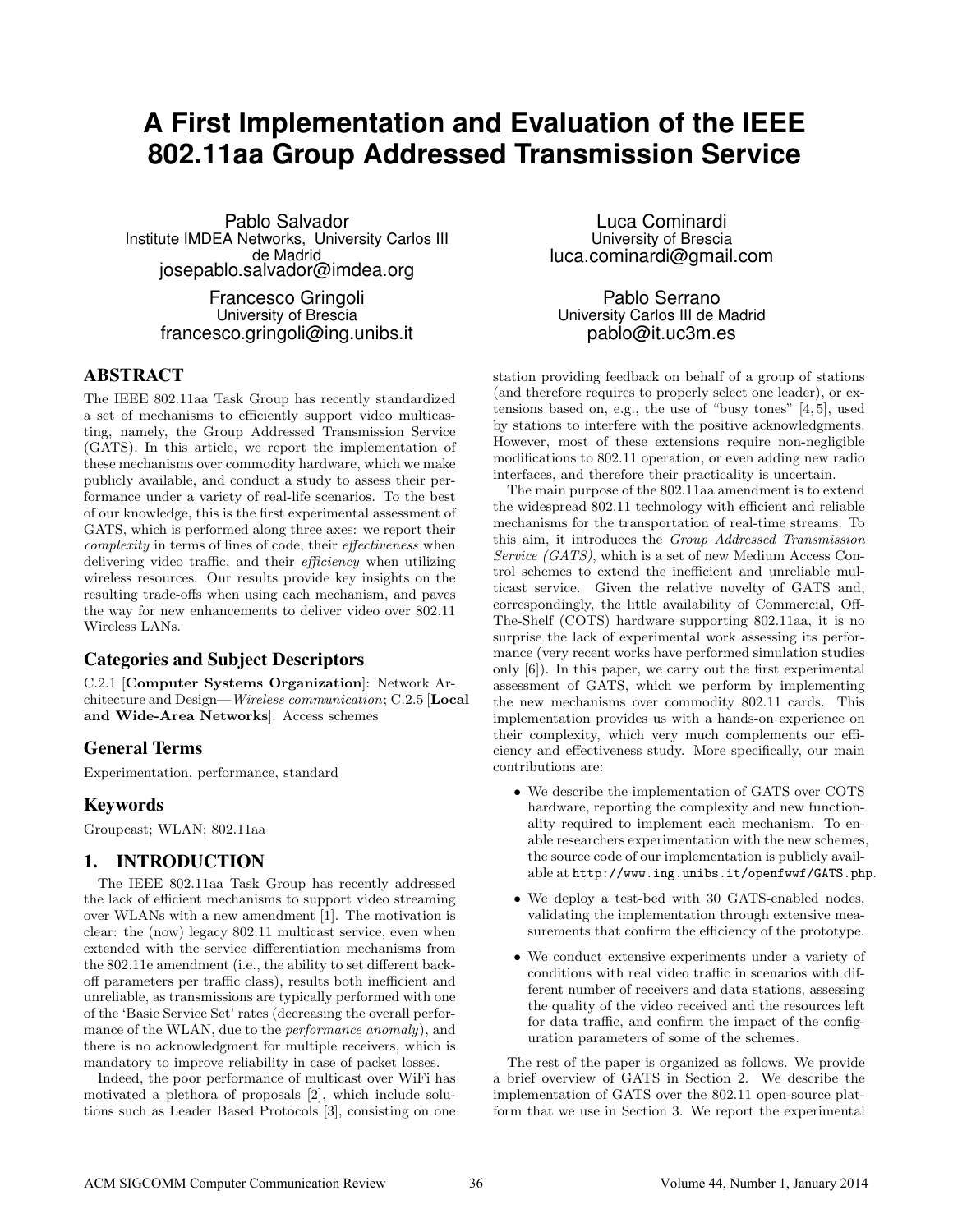assessment of GATS in Section [4,](#page-2-0) and the conclusions and future work are given in Section [5.](#page-5-6)

# <span id="page-1-0"></span>2. THE IEEE 802.11AA GATS

With the specification of GATS, the number of mechanisms available to deliver traffic to multiple receivers in 802.11 WLANs is notably enlarged. To this aim, stations first have to form a "group", in order to agree on the address to listen to (the groupcast concealment address) and the specific mechanism to use. The group formation can be triggered by the AP or the clients, and they can leverage on newly defined frames (e.g., the Group Membership Request Frame) or the existing IGMP protocol.

We next provide an overview of the mechanisms defined by GATS, which we illustrate in Fig. [1](#page-2-1) for the case of two receivers, along with the legacy multicast service for the sake of comparison (Fig. [1a](#page-2-1)). We note that the legacy service never retransmits nor uses any type of feedback and fix the Modulation and Coding Scheme (MCS) to the Basic Rate.

The Directed Multicast Service (DMS), illustrated in Fig. [1b](#page-2-1), was specified by 802.11v to improve the delivery of management traffic, and 802.11aa extends it to support data frames. As the name implies, the scheme consists on performing, for every frame, a standard unicast transmission for each intended destination. The implementation cost (as we will detail in Section [3.2\)](#page-1-2) is thus very small, but the resource consumption is very high: even with perfect channel conditions, the number of required transmissions per video frame is proportional to the number of receivers.

The DMS ensures reliability by retransmitting a frame as many times as needed, but it results very inefficient because each destination is addressed in unicast. In order to benefit from retransmissions but without so extreme inefficiency, 802.11aa specifies two new mechanisms that constitute the Groupcast with Retries (GCR) service: one mechanism that is relatively simple but not very efficient, and another mechanism that results more complex but improves the use of wireless resources.

The first of these mechanisms is the GCR Unsolicited Retries (UR), depicted in Fig. [1c](#page-2-1). It works by preemptively transmitting all frames  $R + 1$  times, to lessen the impact of channel errors. The idea is to improve reliability with a very simple scheme, which does not require a "closed loop" between the sender and the receiver(s), and therefore the price to pay is efficiency: successfully received frames can be retransmitted several times. Unlike the legacy service, this scheme may use also high MCS, hence it may be more efficient despite the unnecessary retransmissions.

The second mechanism is the GCR Block Acknowledgment (BA), depicted in Fig. [1d](#page-2-1). The scheme extends the Block Ack operation of the standard to support multiple destinations, and its operation consists on sending a burst of up to "GCR buffer size" consecutive groupcast frames in a burst, and then performing a per-station polling operation to receive the corresponding acknowledgments. In the figure we depict the immediate variant of the scheme, in which a backoff process is executed for the transmission of the data burst, and the separation between frames is the minimum specified by the standard, namely, a SIFS time. In the delayed version of BA (not shown in the Figure) each Block Ack frame is acknowledged by the intended destination, and all transmissions are performed after a backoff operation. This delayed version imposes less stringent requirements on

the implementation, as stations have at least one additional backoff to process the received frame(s) and generate the corresponding ones, but results more inefficient and provides worse video service. In contrast to the GCR UR scheme, the GCR BA introduces a notable implementation complexity, with the need of a closed-loop between the transmitter and the receivers to account for acknowledged frames, or the use of a "sliding window" to keep track of the pending frames. This increased complexity, as we will see in Section [4,](#page-2-0) will lead to the most efficient use of the wireless resources.

## <span id="page-1-1"></span>3. IMPLEMENTING GATS

A major advantage of GATS is that it does not substantially alter the functionality of the existing MAC, which on the one hand ensures backwards compatibility with legacy stations and on the other hand does not require introducing major changes to the functionality of existing hardware. Indeed, in this section we report how the new mechanisms can be implemented over existing COTS hardware, using the existing open-source firmware OpenFWWF that has been used in the past to implement other extensions for 802.11 [\[7,](#page-5-7) [8\]](#page-5-8).

#### 3.1 Platform used

We have implemented GATS on Alix 2d2 boxes by PC  $Engines$ <sup>[1](#page-1-3)</sup> which embed a Geode LX800 AMD 500 MHz CPU, 256 MB DDR DRAM, 2 mini-PCI slots and a Compact Flash (CF) socket. The software platform is Ubuntu 10.04 Linux (kernel 2.6.36) and as wireless chipsets Broadcom BCM94318MPG 802.11b/g, which supports the opensource driver  $b43$  and the OpenFWWF firmware.<sup>[2](#page-1-4)</sup>

The implementation consists, basically, on modifying three different modules: the OpenFWWF firmware, which is required for time-critical operations (such as, retransmissions, ACKs), the  $b43$  driver, for operations with less stringent requirements, and the mac80211 module of the Linux kernel, so the modifications (e.g., duplicate packet detection) do not impact the behavior of other modules. We next describe the modifications required to implement each scheme.

#### <span id="page-1-2"></span>3.2 Required modifications

Our implementation of GATS requires introducing changes at the firmware and the kernel modules (i.e., driver and mac80211) of the device. We next provide a qualitative description of the required changes at these modules to implement GATS, and later provide a quantitative evaluation of their complexity.

Directed Multicast Service This mechanism builds on top of the legacy service and therefore its implementation results simple. At the *transmitter* side, a copy of every frame from the application layer is generated for each intended destination, changing the corresponding MAC address. Given that these are not timely operations, the process is performed at the driver, and then the copies are passed to the transmission side. At the receiver side, the unicast scheme guarantees that each frame is received only once, so no modifications are required.

Unsolicited Retries This mechanism requires to transmit the same frame  $R + 1$  times, with backoff but with-

<span id="page-1-3"></span><sup>1</sup> <http://www.pcengines.ch/>

<span id="page-1-4"></span><sup>2</sup>We refer the interested reader on the details of this firmware to its web-page: [http://www.ing.unibs.it/](http://www.ing.unibs.it/openfwwf/) [openfwwf/](http://www.ing.unibs.it/openfwwf/)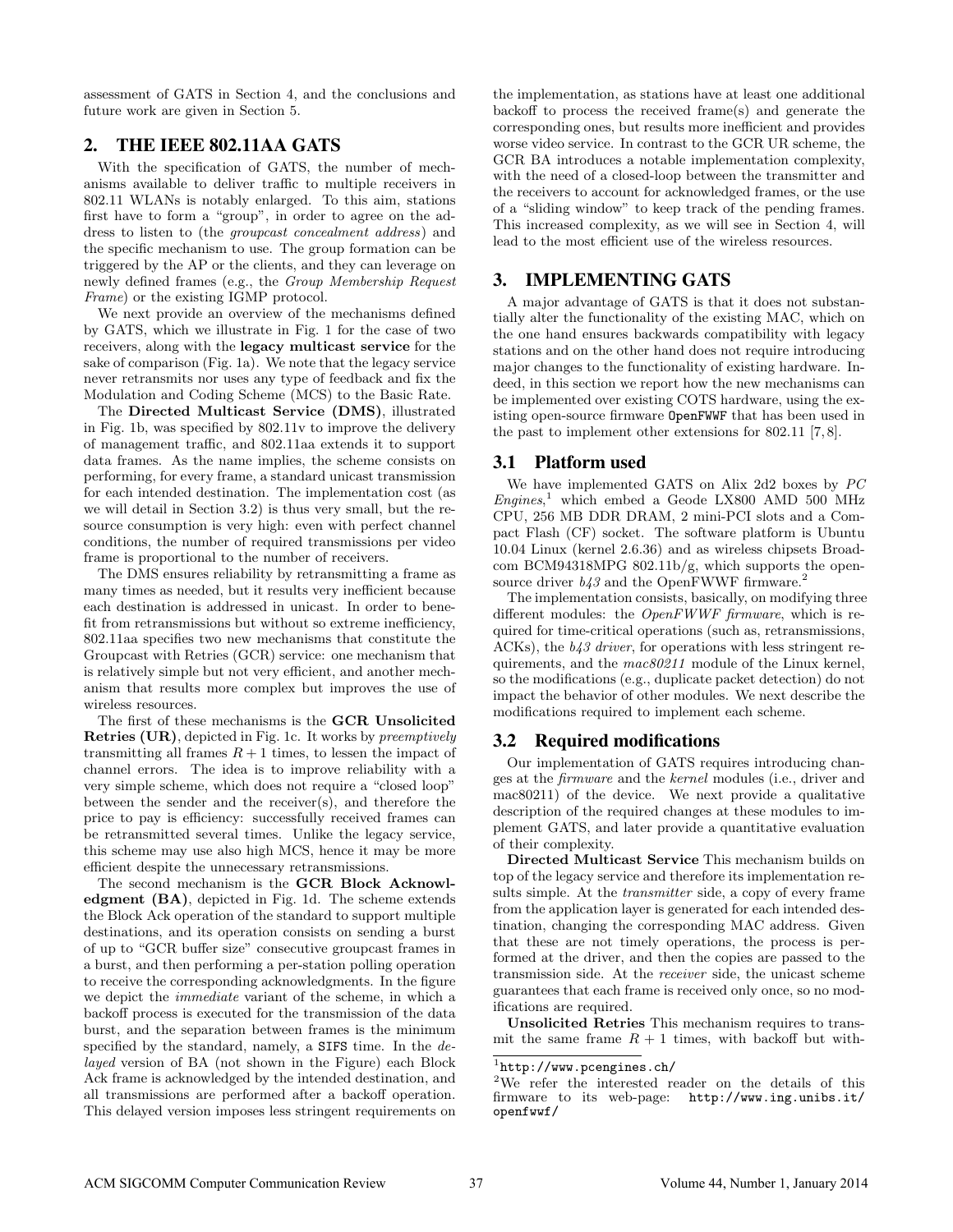<span id="page-2-1"></span>

Figure 1: Mechanisms for multicast transmission in 802.11aa WLANs.

out ACKs. Like before, these are not timely operations and therefore the main changes are performed at the driver level. At the transmitter side, ACK waiting is disabled at the driver, similarly to multicast frames. The  $R$  retransmissions are programmed at the firmware, this being a configurable parameter that we set up in real time (as detailed in Section [4\)](#page-2-0). At the *receiver* side the modifications are three:  $(i)$ , deactivate at the firmware the transmission of ACKs for frames sent to the configured groupcast address (which is not a multicast address);  $(ii)$ , replace this address with the stations' one before passing the frame to the upper modules, which is done at the driver;  $(iii)$ , handle potential duplicates at the mac80211 level.

Block Acknowledgment With this mechanism, the sender can transmit up to "GCR buffer size" consecutive frames in a burst (we denote this number by  $M$ ), which can be either new frames or retransmissions. As the standard does not specify a policy to schedule these transmissions, we implement the following one. We wait for the queue to fill with M new frames, and do not admit new frames until all these frames are acknowledged by all receivers. In this way, if out of the  $M$  frames,  $N$  are positively acknowledged, the next transmission burst will consist on  $M - N$  frames.<sup>[3](#page-2-2)</sup>

The above requires at the *transmitter* the following changes. First, the driver collects  $M$  frames before copying the entire burst to all the hardware queues, so that the firmware may draw the same burst multiple times for handling retransmission. The firmware (re)transmits all frames of the burst that have to be (re)transmitted by spacing them of a SIFS, then it polls receivers with Block Ack requests in round-robin (in the order stations joined the groupcast) and processes all replies by storing in a bitmap the frames that have to be retransmitted: if a transmission phase is needed, only such frames are sent.

At the receiver side, the firmware updates the reception bitmap (i.e., correctly received frames in the burst) after receiving each frame, which leverages on the computation of CRCs and the sequence number. This bitmap is sent in the

Table 1: Implementation cost of each mechanism.

<span id="page-2-4"></span>

| Scheme     | Node | New lines of code |          |             |       |
|------------|------|-------------------|----------|-------------|-------|
|            |      | Kernel            | Firmware | Subtotal    | Total |
| <b>DMS</b> | RХ   |                   |          | 14.9        | 149   |
| UR         | RХ   |                   |          |             | 104   |
| ВA         |      | 132               | 341      | -195<br>473 | 1632  |

Block Ack Reply during the polling. Like in the UR case, duplicated frames (i.e., not received by other stations) are handled by the mac80211 module, and the driver substitutes the groupcast address by the stations'.

#### 3.3 Implementation summary

We build each mechanism on the standard kernel MAC and driver modules, introducing no changes to the upper layers. The resulting implementation is fully compatible and compliant with the current Linux networking stack<sup>[4](#page-2-3)</sup>.

Table [1](#page-2-4) hints the "implementation cost" of each mechanism by reporting the number of lines of additional code required for implementing it. Although simply counting lines of code does not take into account other factors like the time needed to design and debug a prototype, still we believe that the table gives a fair quantitative evaluation of the complexity of each mechanism, as DMS and UR result similar in terms of complexity (although DMS requires changing only the transmitter) while BA is (at least) one order of magnitude more complex. As we will see in the next section through real-life experimentation, this increased complexity pays off in terms of performance, although in some scenarios a simpler scheme can result good enough.

## <span id="page-2-0"></span>4. EXPERIMENTAL RESULTS

## 4.1 Testbed description and set-up

We deploy a testbed of 30 Alix 2d2 devices acting as wireless stations and one desktop machine acting as AP. The AP uses a 7 dBi omnidirectional antenna and the stations are equipped with 2 dBi omnidirectional antennae. All nodes use a transmission power of 10 dBm and the 802.11g PHY

<span id="page-2-2"></span><sup>3</sup>This policy is a trade-off between always waiting for the output queue to be filled with  $M$  frames, which would maximize efficiency but could introduce overly large delays, and immediately sending frames as they are available, which would minimize delay but at the cost of large inefficiency. We note that, in order to prevent a potential "HOL blocking" caused by receivers with poor link qualities that require too many retransmissions, the AP should not use overly large values for the "MSDU lifetime" parameter.

<span id="page-2-3"></span><sup>4</sup>We refer the reader interested on the detailed description of the implementation to the technical report available at: [http://www.ing.unibs.it/~openfwwf/GATS/](http://www.ing.unibs.it/~openfwwf/GATS/tech_report.pdf) [tech\\_report.pdf](http://www.ing.unibs.it/~openfwwf/GATS/tech_report.pdf).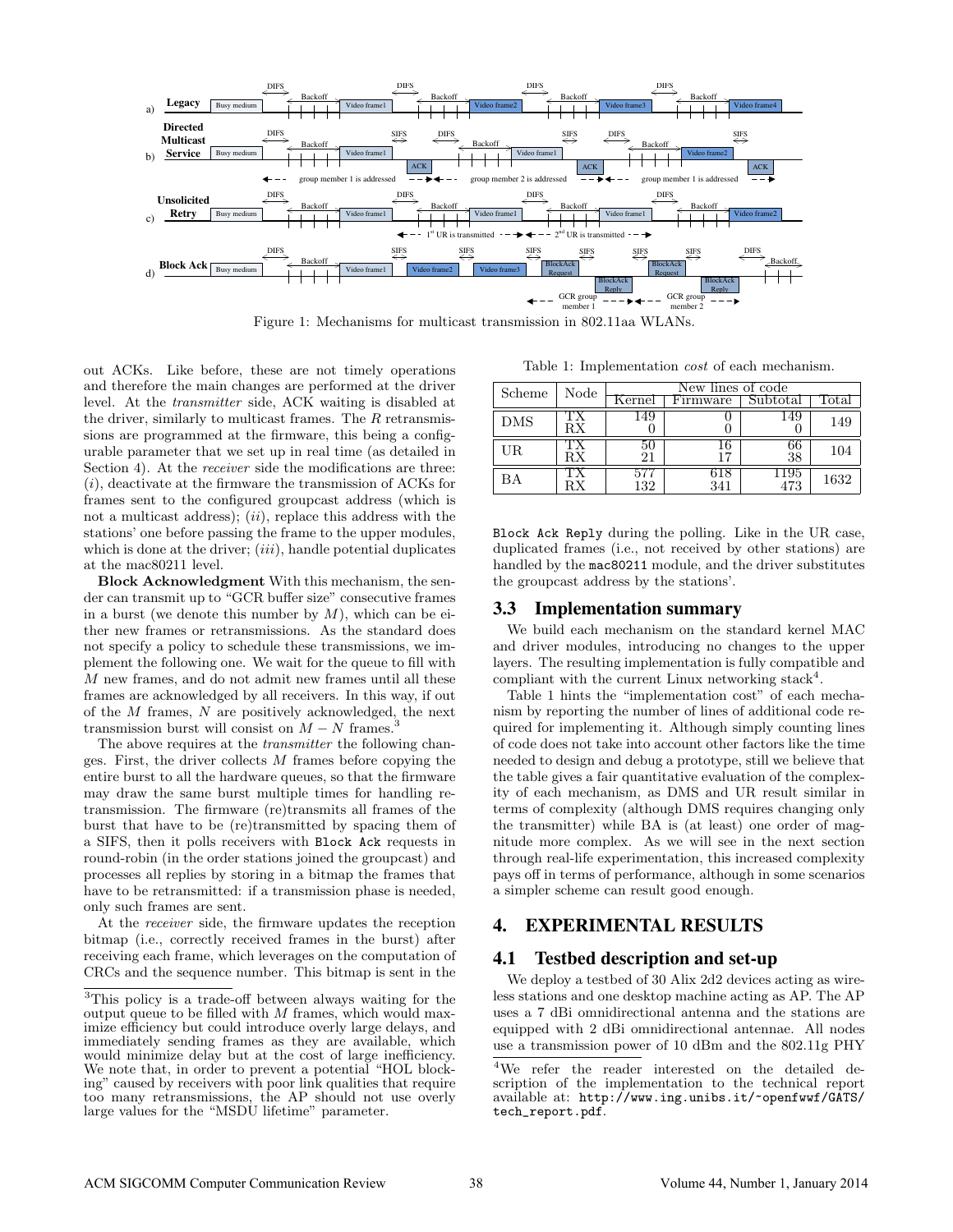layer. We set-up a standard desktop machine as the source of video traffic when needed (not shown in the picture). Unless otherwise noted, we run all experiments in channel 14.

All nodes are equipped with a wired interface, which is used to set-up and control the experiments. Depending on the experiment, a set of  $N_v$  stations will act as multicast receivers and a set of  $N_d$  will act as data stations. For each test scenario, the AP and the  $N_v$  stations load through the wired interface our modified version of the 802.11 stack, and use the configuration of the backoff parameters recommended by the EDCA standard for video. For simplicity, we statically configure on these video stations the groupcast address to use (namely, BE:EF:BE:EF:BE:EF), as well as other control parameters such as the number of retries  $R$  for the case of UR, the maximum burst length  $M$  for BA, or the initial sequence numbers.

The  $N_d$  stations load the Broadcom 802.11 firmware and b43 driver, and use the MAC parameters of DCF. In this way, we assess the performance of GATS in a scenario with legacy stations, which do not support the service differentiation provided by EDCA. Our assessment therefore constitutes a "worst case" scenario were data stations are very aggressive –we left for future work the analysis and optimal configuration of 802.11aa scenarios were MAC parameters can be tuned. Similarly, data stations will generate uplink and saturated UDP traffic instead of TCP traffic, as the former results in very aggressive contention activity in the channel and, correspondingly, puts the most stringent conditions for the performance of GATS. Finally, throughout our experiments we fix the MCS of data, groupcast and BA request and reply frames to 54 Mb/s, which represents the most stressing conditions for our implementation in terms of frame processing rates, $5$  while for the legacy scheme is set to 24 Mb/s. This is also the MCS used for control traffic.

#### 4.2 Synthetic traffic

We first run some experiments with the mgen traffic generation tool, to assess the performance of the GATS mechanisms with different input loads. More specifically, we configure the AP for sending CBR traffic of fixed rate  $r$  towards  $N_v = 10$  receivers, and  $N_d = 10$  data stations constantly backlogged for sending UDP traffic towards the AP. Data payload of all frames is fixed to  $L = 1400$  B.

For each scenario we are interested in two performance figures, related to the effectiveness and efficiency of the considered GATS mechanism, which are, respectively:

- Video delivery rate (VDR), which is the average throughput received by stations over the throughput generated by the sender. This figure quantifies the reliability of a given GATS scheme.
- Aggregated data throughput (ADT), which is the sum of the throughputs obtained by data stations, and serves as an indication of the amount of wireless resources left for data traffic (the higher the ADT, the more efficient the multicast mechanism).

We run 5 experiments of 30 s each for different values of r, and provide the average values of the VDR and ADT in Fig. [2.](#page-4-0) For the case of VDR (Fig. [2.](#page-4-0)a), results confirm that BA guarantees reliability for almost all  $r$  values (the higher the  $r$  the higher the  $M$  required to properly prioritize video over data), while DMS suffers from its poor scalability properties, failing to deliver even 50% of the traffic for  $r = 3$  Mb/s. Between these two extreme cases, we see a variety of behavior vs. r: the legacy service outperforms UR with  $R = 0$  due to the use of a more robust (and lower) MCS, but cannot deliver rates above 18 Mb/s because of the same reason. Similarly, configuring UR with two transmissions  $(R = 1)$  guarantees delivery for r below 12 Mb/s, but starting from this value suffers from frame drops at the transmission queue (for the case of  $R = 0$ , these drops start at 24 Mb/s). It is worth noting that, for these cases,  $R = 1$  is enough to guarantee a good delivery rate, and setting overly large values of  $R$  (e.g.,  $R = 4$ ) not only provides no good, but even worsens performance due to the frame drops.

We analyze the ADT results, shown in Fig. [2.](#page-4-0)b. As expected, using UR with  $R = 0$  results the most efficient scheme (one transmission per frame at a high MCS), leaving a lot of wireless resources to data stations. In contrast, with the legacy service there is only one transmission per frame, but data throughput is degraded due to the performance anomaly (by increasing  $r$  the legacy traffic occupies longer the medium and, consequently, the overall throughput decreases). With  $R = 1$ , UR provides the same ADT as the legacy for  $r \leq 12$  Mb/s, as two transmissions from the video station at the 54 Mb/s MCS consume almost the same amount of resources as one transmission at 24 Mb/s. The figure also illustrates the impact of the M parameter of BA, which serves to improve reliability as seen before, and also leaves more resources to data traffic but at the cost of increasing their latency. Finally, DMS provides a constant ADT that is higher than many schemes depending on the value of r. The reason is that, with this mechanism, the video transmitter performs a binary exponential backoff (BEB) when transmission fails, which leaves more resources for data stations (for the other schemes, the transmitter never performs the BEB, acting more aggressively).

The above assessment is performed using channel 14, which is relatively unpopulated in our testbed. In order to understand the impact of harsher channel conditions on performance, we repeat the same experiments using channel 11, where we detect a number of WLANs with significant activity. For space reasons, we focus on the VDR, with the results depicted in Fig. [3.](#page-4-1) According to the figure, the performance of the schemes is qualitatively very similar, although in most cases results are worse due to the increased interference, e.g., UR with  $R = 1$  fails to guarantee video delivery. Only the BA scheme is able to keep its good performance.

Next, we perform another round of experiments in a more heterogeneous scenario with 10 video receivers, one of them suffering from very poor channel conditions. To enable repeatability of the results, we emulate poor channel conditions by randomly discarding (with probability  $p=0.25$ ) frames arriving at the impaired node. We measure the VDR for the nine stations with good channel conditions and for the receiver with poor reception, and depict the results in Fig. [4.](#page-4-2) In the top subplot we present the results of the mean VDR for the stations with good channel conditions, and in the bottom subplot we depict the mean VDR of the station that randomly discards frames. As results illustrate, the GAST mechanisms maintain their relative good performance also in this new scenario for all the stations regard-

<span id="page-3-0"></span><sup>&</sup>lt;sup>5</sup>Additional experiments, unreported because of space constraints, confirm that the performance with 24 Mb/s MCS is qualitatively similar.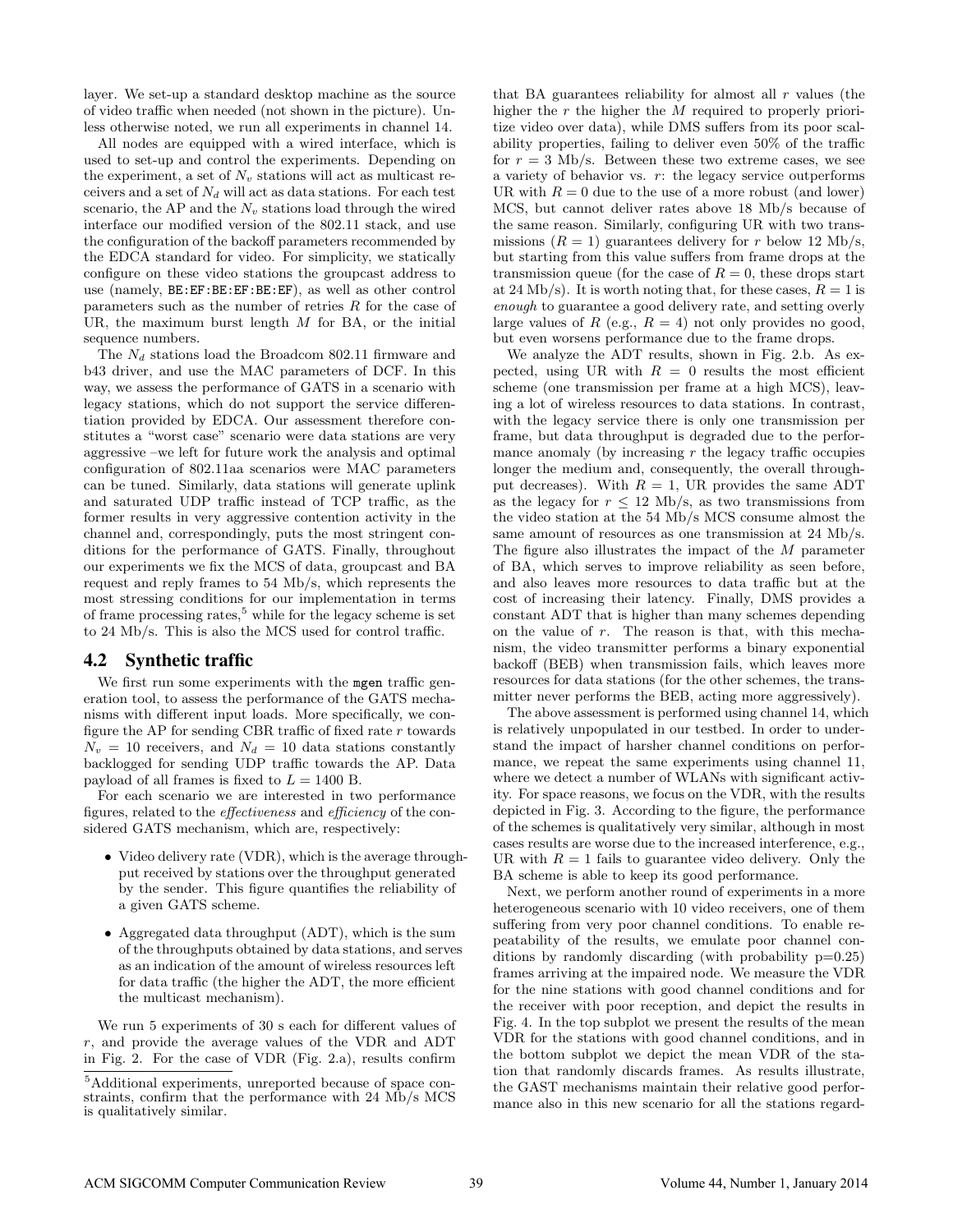<span id="page-4-0"></span>

(a) Successful video delivery ratio for different traffic loads.

(b) Aggregated data throughput for different traffic loads. Figure 2: Performance of the mechanisms with synthetic traffic in channel 14.

<span id="page-4-1"></span>

Figure 3: Successful video delivery ratio for different traffic loads in channel 11.

less the channel conditions; for instance, the BA mechanism with  $M = 32$  is able to guarantee the video delivery for the impaired station for up to 12 Mb/s. Meanwhile, for this impaired station, the legacy scheme (and UR with  $R = 0$ ) fails to provide 55 % delivery ratio even with 3 Mb/s, while the use of UR with  $R = 4$ , up to a load of 3 Mb/s, or the BA scheme significantly improves the delivery ratio.

#### 4.3 Real video

We next analyze the performance with real video traffic. To this aim, we stream one minute of the well-known "Big Buck Bunny" video<sup>[6](#page-4-3)</sup> in full HD (1920x1080) encoded with AVI MPEG 4, resulting in an average bitrate of 12 Mb/s. To assess the impact of a high and low number of receivers and data stations, we consider two different cases for both  $N_v$  and  $N_d$ , namely, 5 and 15, leading to a total number of four different scenarios. We consider an additional value  $M = 4$  to understand the impact of this parameter. We plot the resulting  $VDR<sup>7</sup>$  $VDR<sup>7</sup>$  $VDR<sup>7</sup>$  vs. ADT for each scenario in Fig. [5.](#page-5-9)

<span id="page-4-2"></span>

Figure 4: Successful video delivery ratio for different traffic loads in channel 11 with a station with  $p_{drop} = 0.25$ .

For the case of BA, the results confirm its good properties, as in most cases its performance is around the top right corner of the figures, i.e., both high VDR and ADT. However, the results also highlight the need to adequately configure the parameter  $M$  (the burst length), as overly small values (i.e.,  $M = 4$ ) can on the one hand unnecessarily harm the performance of data stations even when the total number of stations is small  $({N_y = 5, N_d = 5})$ , and on the other hand fail to guarantee the delivery of video when either the number of receivers or the data activity on the WLAN is high (i.e.,  $N_v = 15$  or  $N_d = 15$ , respectively). Indeed, a poorly configured BA scheme can be outperformed by the much simpler UR scheme, if adequately configured, when the number of receivers is high (with  $N_v = 15$ ,  $M = 4$  vs.  $R = 1$ . Similarly, the need to limit the number of retransmissions with UR is clear from the figures: configuring UR with  $R > 2$  results in a worse performance than the legacy scheme in terms of VDR, and similar performance in terms of ADT. Finally, the poor scalability of DMS is confirmed in this bandwidth-hungry scenario, with VDR values well below 20% even for small number of stations.

<span id="page-4-3"></span> $^6$ <http://www.bigbuckbunny.org>

<span id="page-4-4"></span><sup>&</sup>lt;sup>7</sup>Although in some cases we could compute the "quality" of the received video with, e.g., the peak signal-to-nose ratio, in other cases the resulting VDR is too low for the software tool to properly estimate it, which would have precluded a

proper comparison of the multicast schemes.